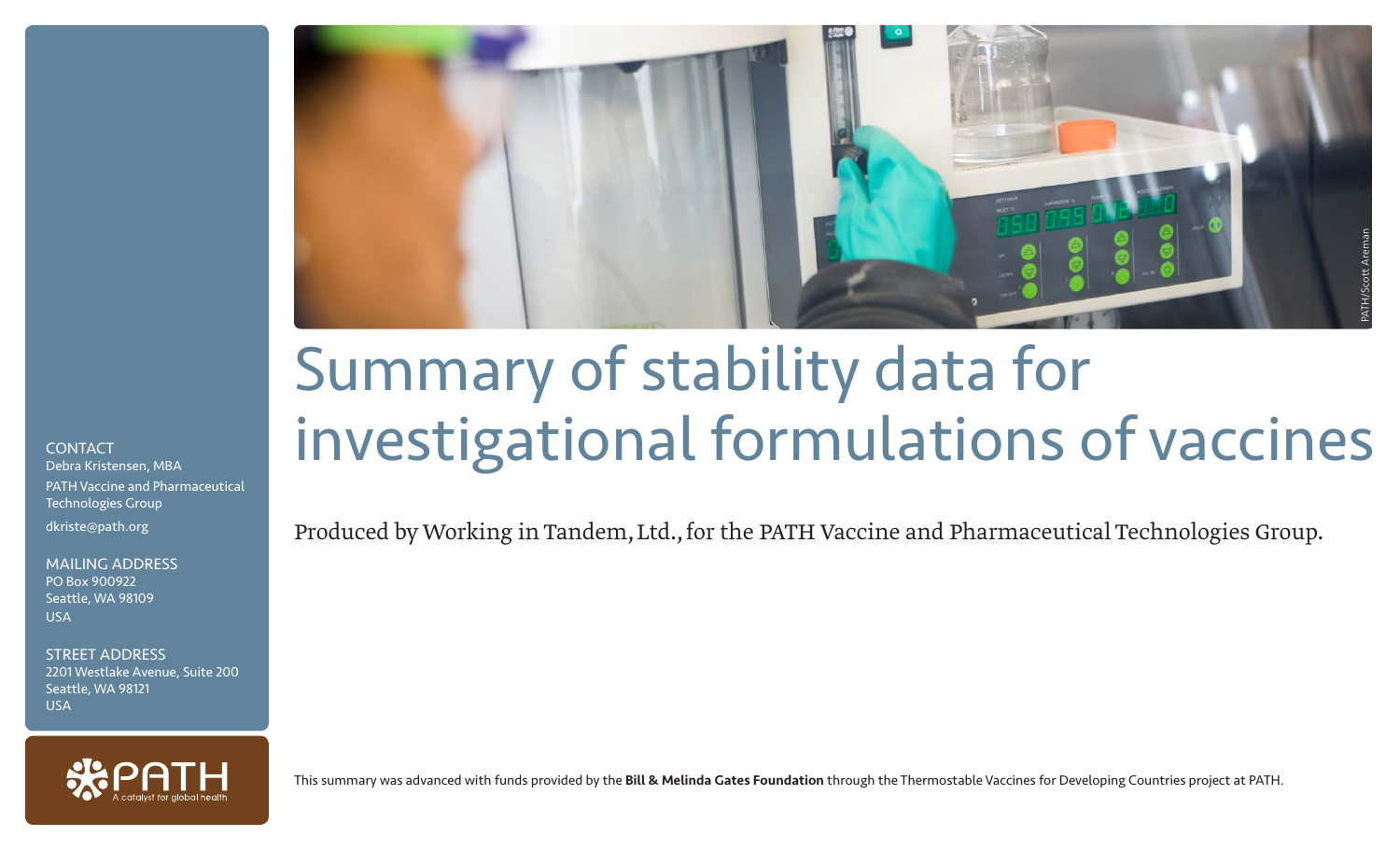### **As of May 9, 2012**

#### **Background**

This set of tables is an update of the orginal "Stability data for commonly used vaccines and novel formulations," produced by Working in Tandem, Ltd., and PATH in 2008.

#### **Approach**

Information on the type, presentation, formulation, and stability of vaccines was compiled from information available in the public domain.

b) Combination vaccines, i.e., against several pathogens, but formulated to be delivered in a single injection (e.g., diphtheria, pertussis, tetanus [DTP] and measles, mumps, rubella [MMR]). c) Platform technologies (e.g., vectors) that can or are being developed as vaccines against a number of pathogens.

Vaccines were categorized according to whether they are:

a) Vaccines against a single pathogen.

These tables are not intended to be an exhaustive list of all vaccine formulations in research and development. The vaccines and formulations included in the tables have been selected using publicly available information to provide examples of stability data for the vaccines listed.

|                                    | Notes to tables summarizing stability of investigational formulations of vaccines                                                           |
|------------------------------------|---------------------------------------------------------------------------------------------------------------------------------------------|
| <b>Vaccines</b>                    | These tables are not intended to be exhaustive and do not include all vaccines for each target. The vaccines listed have been selected to p |
|                                    | each target.                                                                                                                                |
|                                    |                                                                                                                                             |
| <b>Formulation</b>                 | The investigational "stabilized" formulation of the vaccine is shown.                                                                       |
| <b>Main stabilizing excipients</b> | The primary stabilizing excipients in the formulation according to publicly available information are shown (if known).                     |
| Adjuvant                           | The type of adjuvant (if present in the formulation) is indicated.                                                                          |
| Damaged by freezing                | Yes/No is based on published information on whether the vaccine is damaged by freezing.                                                     |
|                                    | Vaccines with aluminum salt adjuvants are assumed to be damaged by freezing (freeze sensitive) unless there is available information stat   |
|                                    | Lyophilized vaccines are assumed not to be damaged by freezing, unless othewise stated.                                                     |
|                                    |                                                                                                                                             |

orovide representative information for

ting this is not the case.

This set of tables summarizes stability data for research or novel vaccine formulations. An accompanying set of tables summarizes stability data for commonly used, licensed vaccines.

### **Summary of stability data for investigational formulations of vaccines**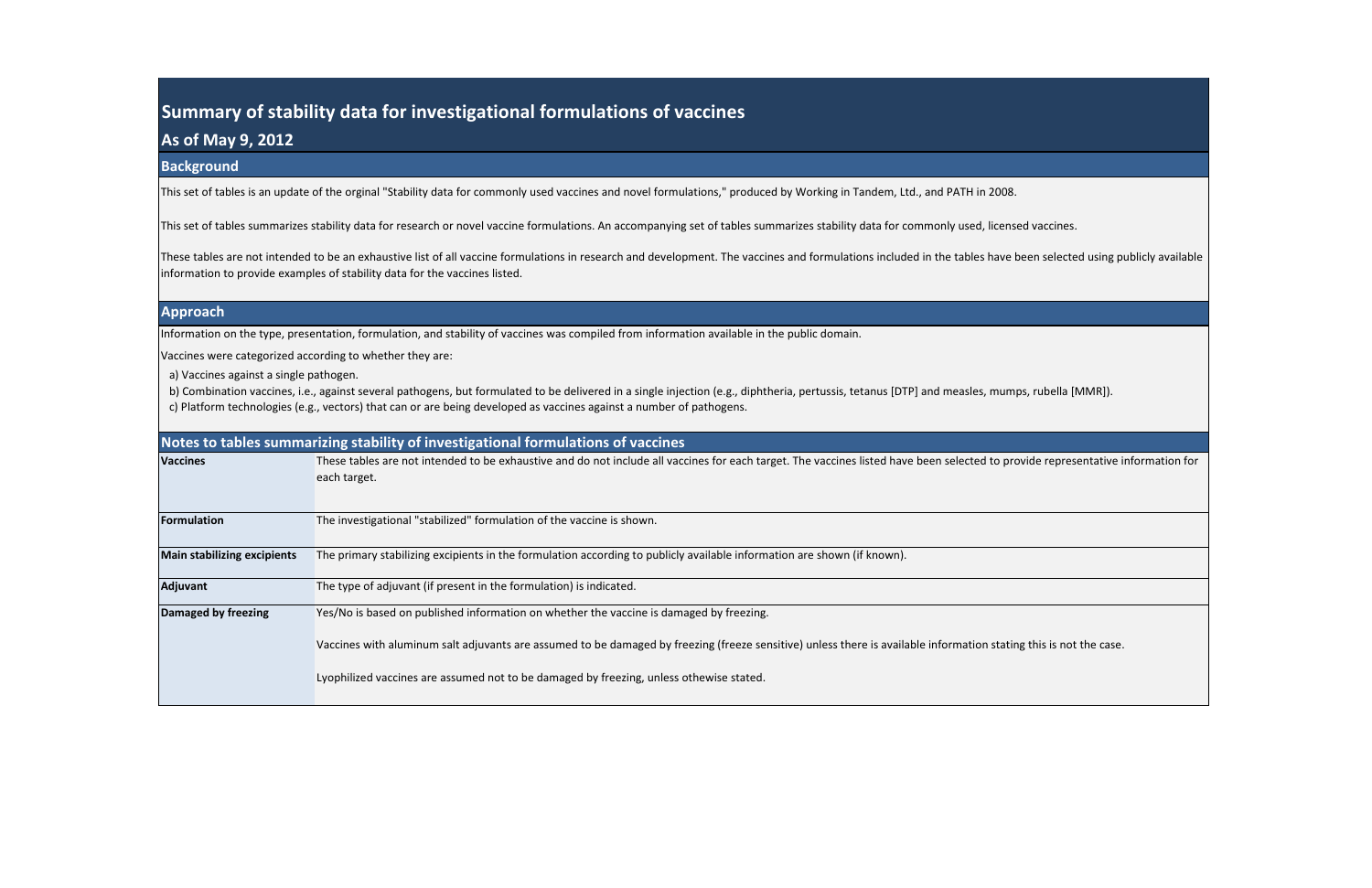### **Abbreviations**

| Ad                 | adenovirus                                                             |
|--------------------|------------------------------------------------------------------------|
| AIOH <sub>3</sub>  | aluminum hydroxide                                                     |
| $A$ $P$ $O_4$      | aluminum phosphate                                                     |
| aP                 | acellular pertussis                                                    |
| <b>BCG</b>         | <b>Bacille Calmette Guerin</b>                                         |
| <b>CAN-BD</b>      | carbon dioxide-assisted nebulization with a bubble dryer               |
| <b>CDC</b>         | Centers for Disease Control and Prevention (USA)                       |
| CRM <sub>197</sub> | nontoxic form of diphtheria toxin (cross-reacting material)            |
| DC-chol            | 3 -[N-(N, N -dimethylaminoethane)-carbamoyl] cholesterol hydrochloride |
| lds                | double stranded                                                        |
| DT                 | diphtheria tetanus (toxoids)                                           |
| <b>ETEC</b>        | enterotoxigenic Escherichia coli                                       |
| F/T                | freeze-thaw                                                            |
| <b>GSK</b>         | GlaxoSmithKline                                                        |
| <b>HA</b>          | haemagglutinnin                                                        |
| <b>HAV</b>         | hepatitis A virus                                                      |
| <b>HepB</b>        | hepatitis B virus                                                      |
| Hib                | Haemophilus influenzae type B                                          |
| <b>HIV</b>         | human immunodeficiency virus                                           |
| <b>HPV</b>         | human papillomavirus                                                   |
| <b>HydRIS</b>      | hypodermic rehydration injection system                                |
| ID                 | intradermal                                                            |
| <b>IM</b>          | intramuscular                                                          |
| IN                 | intranasal                                                             |
| <b>IPV</b>         | inactivated poliovirus vaccine                                         |
| <b>IVI</b>         | International Vaccine Institute                                        |
| <b>JHBSPH</b>      | Johns Hopkins Bloomberg School of Public Health                        |
| <b>LPV</b>         | lipid particle vaccine                                                 |
| <b>LT</b>          | (heat) labile toxin (of E.coli)                                        |
| MgCl <sub>2</sub>  | magnesium chloride                                                     |
| <b>MVA</b>         | modified vaccinia Ankara                                               |
| <b>NE</b>          | nano-emulsion                                                          |
| <b>NIH</b>         | National Institute of Health                                           |
| <b>OPV</b>         | oral poliovirus vaccine                                                |
| <b>PATH</b>        | Program for Appropriate Technology in Health                           |
| <b>PCPP</b>        | poly[di(carboxylatophenoxy)phosphazene]                                |
| <b>PS-PCV</b>      | polysaccharide-protein conjugate vaccine                               |
| <b>rBCG</b>        | recombinant Bacille Calmette Guerin                                    |
| <b>SC</b>          | subcutaneous                                                           |
| <b>SIIL</b>        | Serum Institute of India Ltd                                           |
| TC-chol            | cholesteryl N-(trimethylammonioethyl) carbamate chloride               |
| <b>TTSA</b>        | type III secretion apparatus (Shigella)                                |
| <b>VLP</b>         | virus-like particle                                                    |
| <b>wP</b>          | whole-cell pertussis                                                   |

# **Summary of stability data for investigational formulations of vaccines**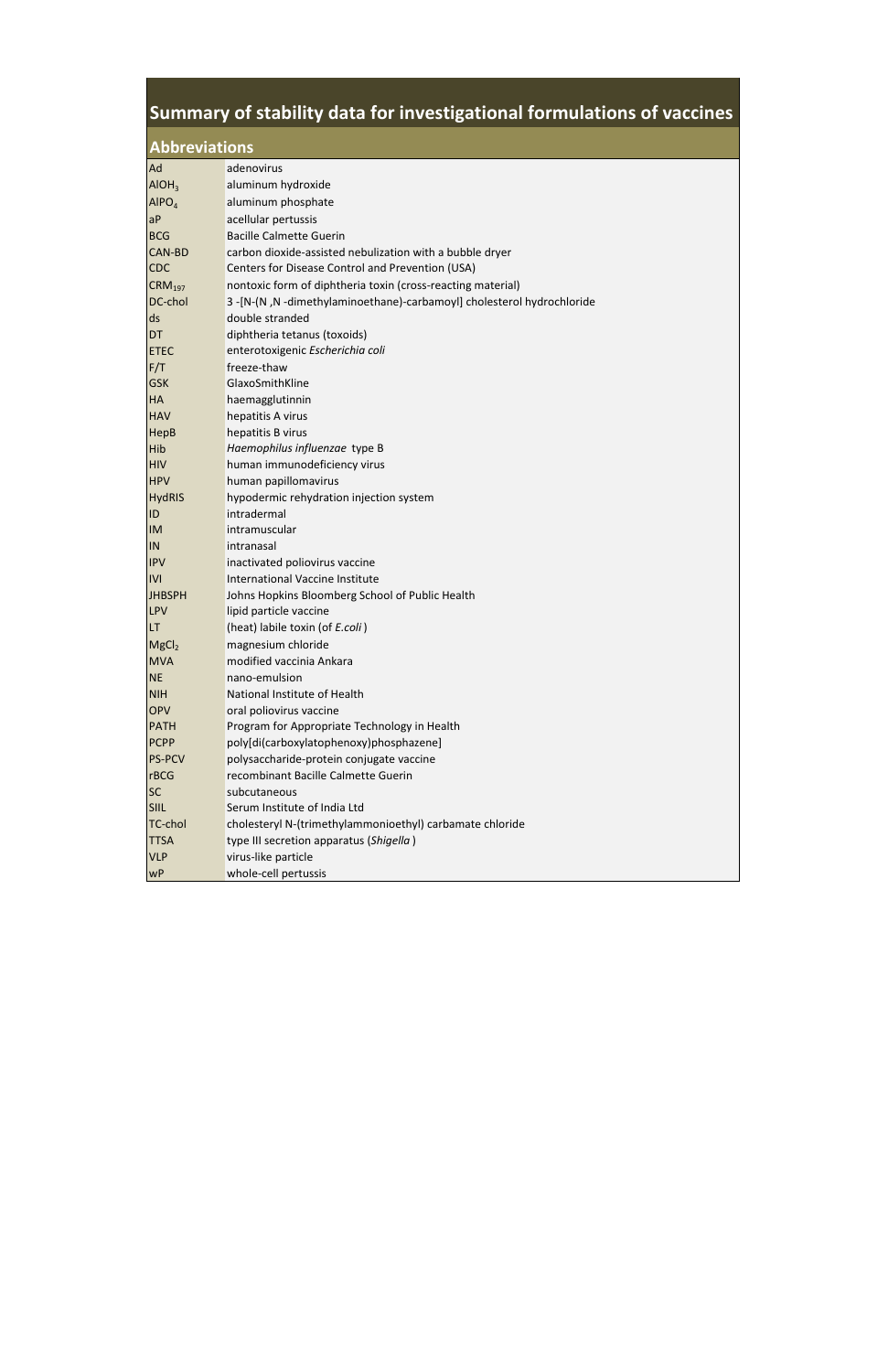| Summary of stability data for investigational formulations of vaccines        |                                                          |                |                                   |                            |                                            |                                                            |                   |                                  |                        |                                          |                                                   |                      |                                                                       |                                                      |
|-------------------------------------------------------------------------------|----------------------------------------------------------|----------------|-----------------------------------|----------------------------|--------------------------------------------|------------------------------------------------------------|-------------------|----------------------------------|------------------------|------------------------------------------|---------------------------------------------------|----------------------|-----------------------------------------------------------------------|------------------------------------------------------|
| As of May 9, 2012                                                             |                                                          |                |                                   |                            |                                            |                                                            |                   |                                  |                        |                                          |                                                   |                      |                                                                       |                                                      |
| Vaccine                                                                       | Manufacturer/<br>developer                               | <b>Country</b> | <b>Vaccine</b><br>type            | Delivery route Formulation |                                            | <b>Main</b><br>stabilizing<br>excipients                   | Adjuvant          | <b>Damaged</b><br>by<br>freezing | <b>Freeze-</b><br>thaw | $2^\circ - 8^\circ C$                    | <b>Available stability data</b><br>$25^{\circ}$ C | $37^{\circ}$ C       | $>37^{\circ}C$                                                        | <b>Notes</b>                                         |
| <b>Vaccines against single pathogens</b>                                      |                                                          |                |                                   |                            |                                            |                                                            |                   |                                  |                        |                                          |                                                   |                      |                                                                       |                                                      |
| <b>Cholera</b>                                                                |                                                          |                |                                   |                            |                                            |                                                            |                   |                                  |                        |                                          |                                                   |                      |                                                                       |                                                      |
| V. cholerae C7258 (El<br>Tor Biotype, Ogawa<br>Serotype)                      | Finlay Instutue,<br>Nanobiocel Group                     | Cuba, Spain    | Inactivated<br>bacteria           | Oral                       | Spray dried                                | Methacrylic<br>copolymers<br>(Eudragit L30D-<br>55, FS30D) | No                | No                               | No data                |                                          |                                                   |                      |                                                                       | Used enteric polymers Eudragit® L30D-55 and<br>FS30D |
| Cholera vaccine strain<br>638 (El Tor Biotype,<br><b>Ogawa Serotype)</b>      | Finlay Institute                                         | Cuba           | Live<br>attenuated<br>bacteria    | Oral                       | Lyophilized                                | Not known                                                  | No                | <b>No</b>                        |                        | $\geq$ 12 months (2)                     |                                                   |                      |                                                                       |                                                      |
| <b>Dengue</b>                                                                 |                                                          |                |                                   |                            |                                            |                                                            |                   |                                  |                        |                                          |                                                   |                      |                                                                       |                                                      |
| ChimeriVax<br><b>Tetravalent Dengue</b>                                       | Sanofi Pasteur                                           | France         | Live<br>attenuated<br>recombinant | Injected                   | Lyophilized                                | Not known                                                  | No                | No                               |                        |                                          | $ 1$ month $(3)$                                  | $7$ days (3)         |                                                                       |                                                      |
|                                                                               |                                                          |                | Live                              |                            | Liquid                                     | Trehalose,<br>recombinant<br><b>HSA, F127</b>              | <b>No</b>         | <b>No</b>                        | $F/T$ resistant<br>(4) | $ 11$ weeks $(4)$                        | $ 7$ days (4)                                     | $ 8$ hours $(4)$     |                                                                       |                                                      |
| <b>DenVax</b>                                                                 | CDC, Inviragen                                           | Not known      | attenuated<br>virus               | SC or ID                   | Lyophilized                                | (polyoxyethylene-<br>polyoxypropylen                       | No                | <b>No</b>                        |                        | $> 6$ months (4)                         |                                                   | $ 14$ days $(4)$     |                                                                       |                                                      |
| <b>Enterotoxigenic E.coli (ETEC)</b>                                          |                                                          |                |                                   |                            |                                            | block copolymer)                                           |                   |                                  |                        |                                          |                                                   |                      |                                                                       |                                                      |
| <b>ACE 527</b>                                                                | JHBSPH, PATH, Pierrel<br>Research USA<br>TD Vaccines A/S | <b>USA</b>     | Live<br>attenuated<br>bacterium   | Oral                       | Lyophilized<br>(fast-dissolving<br>tablet) | Sucrose,<br>trehalose                                      | None              | No                               |                        | $\geq$ 12 months (5) $\leq$ 1 week (5)   |                                                   | $<$ 1 week (5)       |                                                                       |                                                      |
| <b>Travelers diarrhea</b><br>vaccine                                          | Intercell                                                | Austria        | Recombinant<br>protein            | Skin patch                 | LT dried onto<br>patch                     | Not known                                                  | No                | Not known                        |                        | $\geq$ 22 months (6) $\mid$ 6 months (6) |                                                   |                      | $ 40^{\circ}$ C: 1 month (6)                                          |                                                      |
| Haemophilus influenzae type b (Hib)                                           |                                                          |                |                                   |                            |                                            |                                                            |                   |                                  |                        |                                          |                                                   |                      |                                                                       |                                                      |
| No novel formulations were identified for which stability data are available. |                                                          |                |                                   |                            |                                            |                                                            |                   |                                  |                        |                                          |                                                   |                      |                                                                       |                                                      |
| <b>Hepatitis A (HAV)</b>                                                      |                                                          |                |                                   |                            |                                            |                                                            |                   |                                  |                        |                                          |                                                   |                      |                                                                       |                                                      |
| No novel formulations were identified for which stability data are available. |                                                          |                |                                   |                            |                                            |                                                            |                   |                                  |                        |                                          |                                                   |                      |                                                                       |                                                      |
| <b>Hepatitis B (HepB)</b>                                                     | Shantha Biotechnics,                                     |                | Recombinant                       |                            |                                            | Trehalose,                                                 |                   |                                  |                        |                                          |                                                   |                      |                                                                       |                                                      |
| <b>Shanvac-B</b>                                                              | <b>PATH</b>                                              | India          | protein                           | $\sf IM$                   | Spray dried                                | mannitol                                                   | AIOH <sub>3</sub> | Not known                        |                        | $\geq$ 2 years (7)                       |                                                   | $\geq$ 2 years (7)   |                                                                       |                                                      |
| <b>Shanvac-B</b>                                                              | Shantha Biotechnics,<br>PATH, Arecor                     | India          | Recombinant<br>protein            | IM                         | Liquid                                     | Phosphate,<br>histidine                                    | AIOH <sub>3</sub> | Yes                              |                        |                                          |                                                   | $\geq 6$ months (8)  | $45^{\circ}$ C: $\geq 6$ months (8)<br>$ 55^{\circ}$ C: ≥ 9 weeks (8) |                                                      |
| <b>Shanvac-B</b>                                                              | Shantha Biotechnics,<br>PATH, Arecor                     | India          | Recombinant<br>protein            | IM                         | Liquid                                     | Phosphate,<br>histidine,<br>propylene glycol               | AIOH <sub>3</sub> | <b>No</b>                        | $F/T$ resistant<br>(9) |                                          |                                                   | $\geq$ 12 months (9) |                                                                       |                                                      |
| <b>HBsAg-NE</b>                                                               | Univesity of Michigan,<br>NanoBio                        | Not known      | Recombinant<br>protein            | Mucosal<br>(probably IN)   | Liquid                                     | $W_{80}$ 5EC                                               | Nano-<br>emulsion | Not known                        |                        | $\geq$ 12 months (10) 6 months (10)      |                                                   |                      | $ 40^{\circ}$ C: ≥ 6 weeks (10)                                       |                                                      |

| patitis B (HepB) |                                      |       |                        |    |         |
|------------------|--------------------------------------|-------|------------------------|----|---------|
| <b>Shanvac-B</b> | Shantha Biotechnics,<br><b>PATH</b>  | India | Recombinant<br>protein | IM | Spray o |
| <b>Shanvac-B</b> | Shantha Biotechnics,<br>PATH, Arecor | India | Recombinant<br>protein | IM | Liqu    |
| <b>Shanvac-B</b> | Shantha Biotechnics,<br>PATH, Arecor | India | Recombinant<br>protein | IM | Liqu    |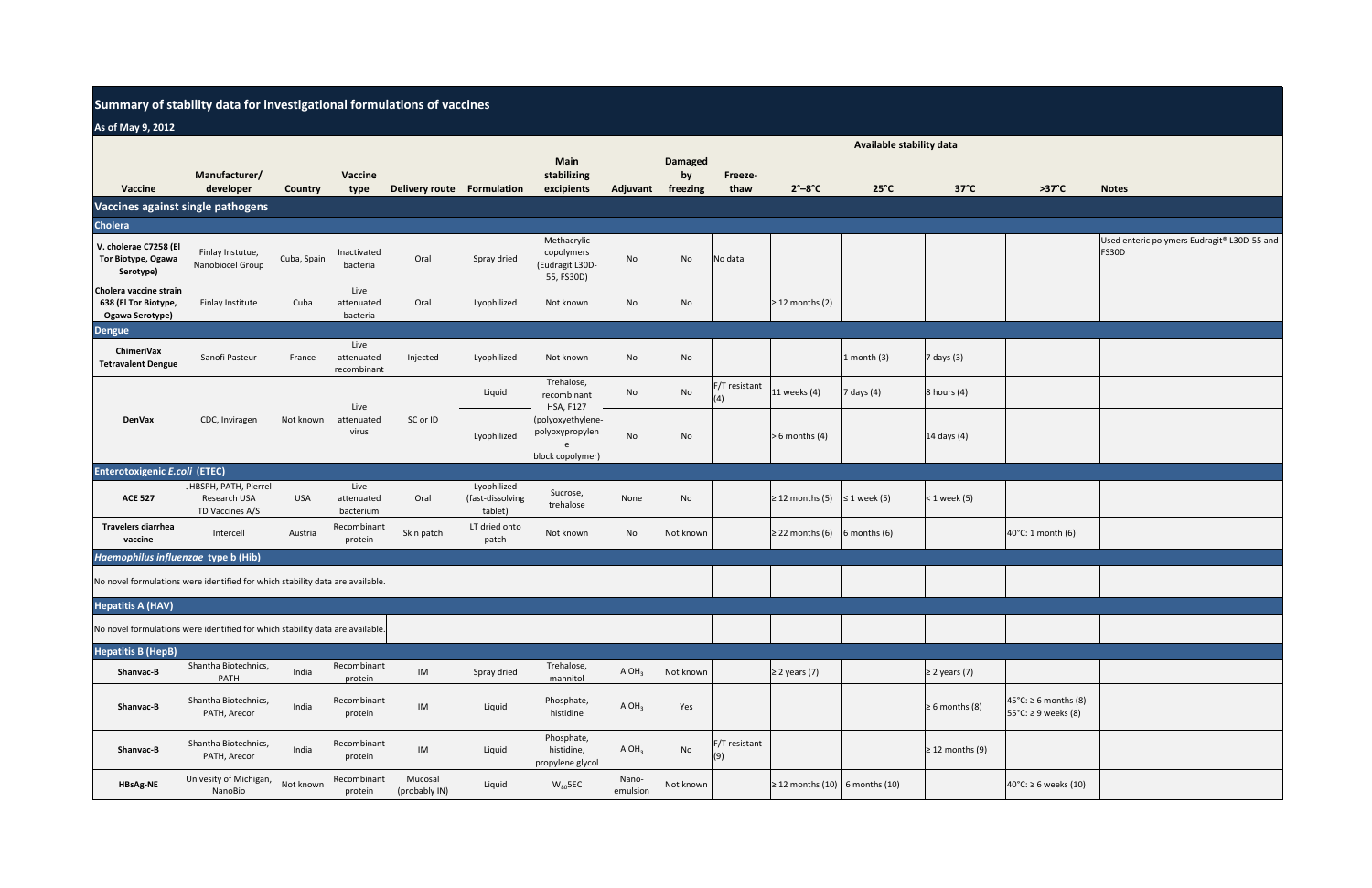|                                                                                                                                                                                           |                                            |                    |                                                      |                            |                                           |                                             |                          |                      |                          |                       | <b>Available stability data</b>                   |                                    |                                                    |                                               |
|-------------------------------------------------------------------------------------------------------------------------------------------------------------------------------------------|--------------------------------------------|--------------------|------------------------------------------------------|----------------------------|-------------------------------------------|---------------------------------------------|--------------------------|----------------------|--------------------------|-----------------------|---------------------------------------------------|------------------------------------|----------------------------------------------------|-----------------------------------------------|
|                                                                                                                                                                                           | Manufacturer/                              |                    | Vaccine                                              |                            |                                           | <b>Main</b><br>stabilizing                  |                          | <b>Damaged</b><br>by | <b>Freeze-</b>           |                       |                                                   |                                    |                                                    |                                               |
| Vaccine                                                                                                                                                                                   | developer                                  | <b>Country</b>     | type                                                 | Delivery route Formulation |                                           | excipients                                  | Adjuvant                 | freezing             | thaw                     | $2^\circ - 8^\circ C$ | $25^{\circ}$ C                                    | $37^{\circ}$ C                     | $>37^{\circ}C$                                     | <b>Notes</b>                                  |
| Human immunodeficiency virus (HIV)                                                                                                                                                        |                                            |                    |                                                      |                            |                                           |                                             |                          |                      |                          |                       |                                                   |                                    |                                                    |                                               |
| No novel formulations were identified for which stability data are available.<br>Some of the vectors listed in the platform technologies table below are being evaluated as HIV vaccines. |                                            |                    |                                                      |                            |                                           |                                             |                          |                      |                          |                       |                                                   |                                    |                                                    |                                               |
| Human papillomavirus (HPV)                                                                                                                                                                |                                            |                    |                                                      |                            |                                           |                                             |                          |                      |                          |                       |                                                   |                                    |                                                    |                                               |
| No novel formulations were identified for which stability data are available.                                                                                                             |                                            |                    |                                                      |                            |                                           |                                             |                          |                      |                          |                       |                                                   |                                    |                                                    |                                               |
| Influenza - seasonal                                                                                                                                                                      |                                            |                    |                                                      |                            |                                           |                                             |                          |                      |                          |                       |                                                   |                                    |                                                    |                                               |
| Nanopatch<br><b>Inicroneedles coated</b><br>with Fluvax)                                                                                                                                  | University of<br>Queensland                | Australia          | Inactivated<br>virus (split)                         | ID                         | Coated<br>microneedles                    | Trehalose                                   | <b>No</b>                | Not known            |                          |                       | $23^{\circ}$ C: $\geq 6$ months<br>(11)           |                                    |                                                    |                                               |
| pfMBP-HA fusion<br>protein                                                                                                                                                                | <b>Nature Technology</b><br>Corporation    | <b>USA</b>         | Recombinant<br>protein                               | Injected                   | Not known                                 | Compatible with<br>standard<br>formulations | Recombinant<br>flagellin | Not known            |                          |                       |                                                   |                                    | 75°C: 40 minutes (12)                              |                                               |
| Microneedles coated<br>with influenza virus                                                                                                                                               | Georgia Institute of<br>Technology         | <b>USA</b>         | Inactivated<br>virus                                 | ID                         | Coated<br>microneedles                    | Trehalose                                   | <b>No</b>                | Not known            |                          |                       |                                                   | $\geq 1$ day (13)                  |                                                    |                                               |
| <b>Inactivated influenza</b><br>nano emulsion                                                                                                                                             | NanoBio                                    | <b>USA</b>         | Inactivated<br>virus                                 | IN                         | Liquid (oil-in-<br>water<br>nanoemulsion) | $W_{80}$ 5EC                                | Nano-<br>emulsion        | Not known            |                          | $1$ month $(14)$      | $\vert$ 1 month (14)                              |                                    |                                                    |                                               |
| Influenza virosomes                                                                                                                                                                       | University of<br>Groningen                 | The<br>Netherlands | Virosomes                                            | Injected                   | Lyophilized<br>(inulin stabilizer)        | Inulin                                      | Virosomes                | No                   |                          |                       | $20^{\circ}$ C: $\geq$ 12 weeks<br>(15)           |                                    | $ 42^{\circ}$ C: ≤ 3 weeks (15)                    |                                               |
| Influenza virosomes                                                                                                                                                                       | Pevion                                     | Switzerland        | Virosomes                                            | Not known                  | Lyophilized                               | Sucrose, DC-chol,<br>TC-chol                | Virosomes                | <b>No</b>            | $\geq 12$ months<br>(16) |                       | $\geq$ 12 months (16) $\geq$ 12 months (16)       |                                    |                                                    |                                               |
| Dry powder influenza<br>vaccine                                                                                                                                                           | University of N<br>Carolina at Chapel Hill | <b>USA</b>         | Inactivated<br>virus (whole)                         | IN                         | Spray-freeze-<br>dried                    | Trehalose                                   | No                       | Not known            |                          | ≥12 weeks $(17)$      | $\geq$ 12 weeks (17)                              | 2 weeks $(17)$                     |                                                    |                                               |
| Dry powder influenza<br>vaccine                                                                                                                                                           | University of<br>Groningen                 | The<br>Netherlands | Subunit                                              | Pulmonary,<br>injected     | Lyophilized                               | Trehalose, inulin                           | <b>No</b>                | Not known            |                          |                       | Inulin<br>$20^{\circ}$ C: $\geq 6$ months<br>(18) |                                    | Trehalose: $45^{\circ}$ C: $\geq 6$<br>months (18) |                                               |
| Dry powder influenza<br>vaccine                                                                                                                                                           | University of<br>Groningen                 | The<br>Netherlands | Subunit                                              | Pulmonary                  | Spray dried                               | Inulin                                      | <b>No</b>                | Not known            |                          |                       | $20°C$ : ≥ 3 years (19)                           |                                    |                                                    |                                               |
| Dry powder influenza<br>vaccine                                                                                                                                                           | PowderJect                                 | <b>USA</b>         |                                                      | Epidermal (ID)             | Spray-freeze-<br>dried                    | Trehalose,<br>mannitol,<br>dextran          | No                       | Not known            |                          |                       |                                                   |                                    | 40°C: 3 months (20)                                | No longer in development                      |
| Inactivated influenza<br>vaccine                                                                                                                                                          | Stabilitech                                | UK                 | Inactivated<br>virus                                 | SC                         | Lyophilized                               | Not known                                   | No                       | No                   |                          |                       |                                                   |                                    | $ 45^{\circ}$ C: ≥ 6 months (56)                   |                                               |
| Thermostable IM flu                                                                                                                                                                       | Variation<br>Biotechnologies Inc           | <b>USA</b>         | LPV                                                  | Injected                   | Preclinical                               | Not known                                   | Lyophilized              | No                   |                          |                       |                                                   |                                    | $40^{\circ}$ C: > 6 months (21)                    | Oral pill formulation also being developed    |
| Influenza - pandemic                                                                                                                                                                      |                                            |                    |                                                      |                            |                                           |                                             |                          |                      |                          |                       |                                                   |                                    |                                                    |                                               |
| Whole inactivated<br><b>H5N1</b>                                                                                                                                                          | University of<br>Groningen                 | The                | Inactivated<br>Netherlands virus (whole)             | Injected                   | Freeze dried                              | Inulin                                      | <b>No</b>                | No                   |                          |                       | 1 year $(22)$                                     |                                    | 40°C: 3 months $(22)$                              |                                               |
| <b>H5N1</b>                                                                                                                                                                               | Apogee Technology                          | USA                | Not known                                            | Injected                   | Not known                                 | <b>PCPP</b>                                 | <b>PCPP</b>              | Not known            |                          |                       |                                                   |                                    | $40^{\circ}$ C: > 30 hours (23)                    | Quoted stability at 40°C is half-life of H5N1 |
| <b>ND1.1</b><br>(Ad-HA-dsRNA)<br>(H5)                                                                                                                                                     | Vaxart                                     | <b>USA</b>         | Live virus<br>vector<br>(adenovirus<br>4 and/or $7)$ | Oral                       | Dried capsules                            | Not known                                   | dsRNA<br>(TLR3 agonist)  | Not known            |                          |                       | Room temp: 1<br>month $(24)$                      |                                    |                                                    |                                               |
| <b>Recombinant MVA</b>                                                                                                                                                                    | <b>Erasmus University</b>                  | The<br>Netherlands | Live virus<br>vector                                 | Injected                   | Not known                                 | Not known                                   | <b>No</b>                | Not known            |                          |                       |                                                   | $ 37^{\circ}$ C: > 4 weeks<br>(25) |                                                    |                                               |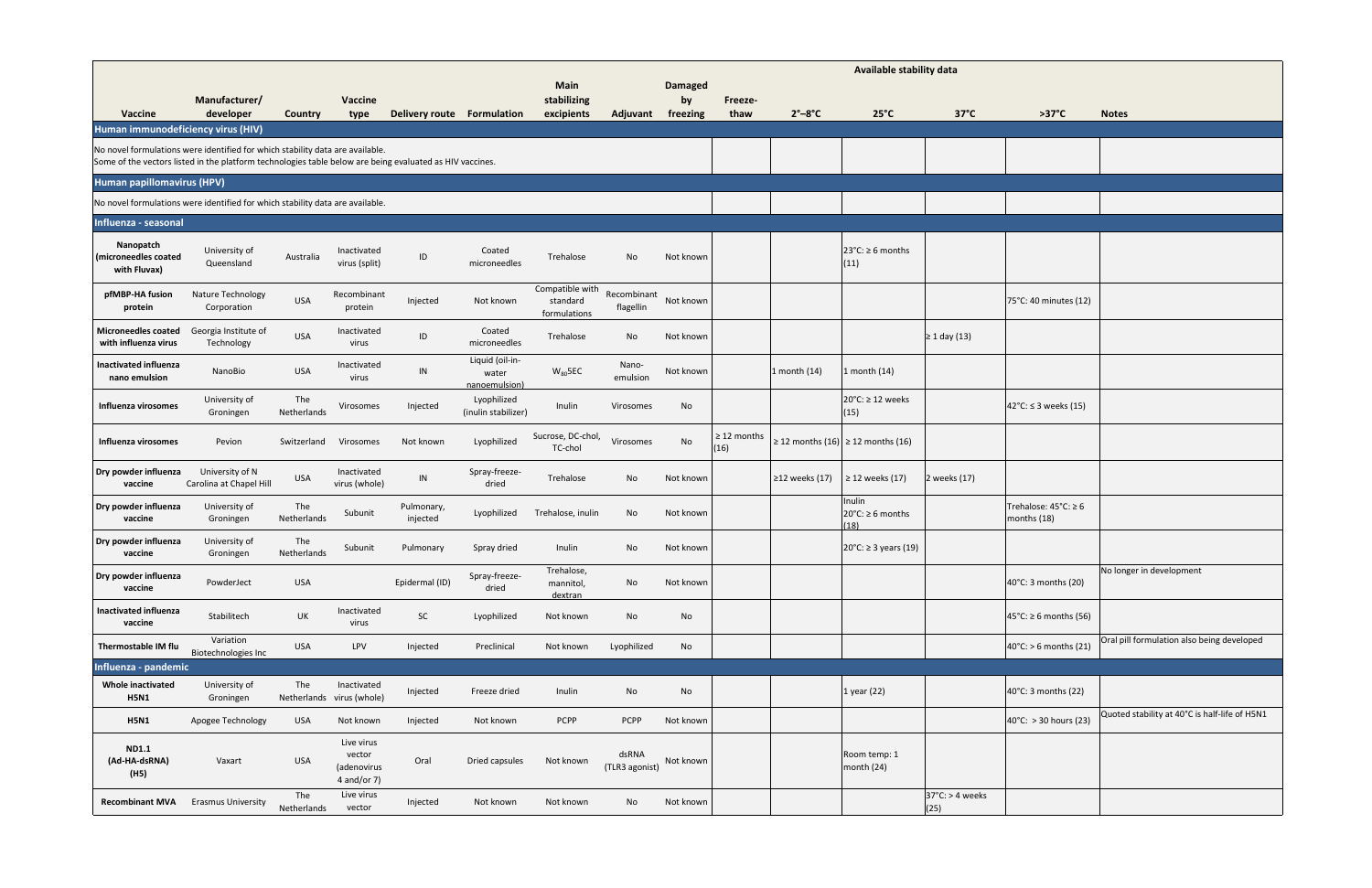

|                                                                                                                                                                                               |                                 |                |                                      |                            |                        |                                                            |                                                                           |                      |                                                                             |                       | <b>Available stability data</b>          |                           |                                                                   |                                                                                        |
|-----------------------------------------------------------------------------------------------------------------------------------------------------------------------------------------------|---------------------------------|----------------|--------------------------------------|----------------------------|------------------------|------------------------------------------------------------|---------------------------------------------------------------------------|----------------------|-----------------------------------------------------------------------------|-----------------------|------------------------------------------|---------------------------|-------------------------------------------------------------------|----------------------------------------------------------------------------------------|
|                                                                                                                                                                                               | Manufacturer/                   |                | <b>Vaccine</b>                       |                            |                        | <b>Main</b><br>stabilizing                                 |                                                                           | <b>Damaged</b><br>by | <b>Freeze-</b>                                                              |                       |                                          |                           |                                                                   |                                                                                        |
| <b>Vaccine</b>                                                                                                                                                                                | developer                       | <b>Country</b> | type                                 | Delivery route Formulation |                        | excipients                                                 | Adjuvant                                                                  | freezing             | thaw                                                                        | $2^\circ - 8^\circ C$ | $25^{\circ}$ C                           | $37^{\circ}$ C            | $>37^{\circ}C$                                                    | <b>Notes</b>                                                                           |
| Japanese encephalitis                                                                                                                                                                         |                                 |                |                                      |                            |                        |                                                            |                                                                           |                      |                                                                             |                       |                                          |                           |                                                                   |                                                                                        |
| <b>Vero-cell derived JE</b><br>vaccine                                                                                                                                                        | Kitasato Institute              | Japan          | Inactivated<br>virus (whole)         | Injected                   | Liquid                 | Glycine, sorbitol                                          | No                                                                        | Not known            |                                                                             | $\geq 12$ months (26) | $28^{\circ}$ C: $\geq$ 12 months<br>(26) |                           |                                                                   |                                                                                        |
| Malaria                                                                                                                                                                                       |                                 |                |                                      |                            |                        |                                                            |                                                                           |                      |                                                                             |                       |                                          |                           |                                                                   |                                                                                        |
| No novel formulations were identified for which stability data are available.<br>Some of the vectors listed in the platform technologies table below are being evaluated as malaria vaccines. |                                 |                |                                      |                            |                        |                                                            |                                                                           |                      |                                                                             |                       |                                          |                           |                                                                   |                                                                                        |
| <b>Measles</b>                                                                                                                                                                                |                                 |                |                                      |                            |                        |                                                            |                                                                           |                      |                                                                             |                       |                                          |                           |                                                                   |                                                                                        |
| <b>Measles vaccine dry</b><br>powder (MVDP)                                                                                                                                                   | University of<br>Colorado, SIIL | USA, India     | Live<br>attenuated<br>virus          | Pulmonary                  | Dry powder<br>(CAN-BD) | Myo-inositol, +/-<br>sorbitol or<br>mannitol               | <b>No</b>                                                                 | Not known            |                                                                             |                       | $6$ months $(27)$                        | 1 week (28)               |                                                                   |                                                                                        |
| <b>Measles vaccine</b>                                                                                                                                                                        | Aridis<br>Pharmaceuticals, SIIL | USA, India     | Live<br>attenuated<br>virus          | Pulmonary,<br>injected     | Spray dried            | Trehalose,<br>sucrose, divalent<br>cations, L-<br>arginine | <b>No</b>                                                                 | Not known            |                                                                             |                       |                                          | 8 weeks (29)              |                                                                   |                                                                                        |
| <b>Measles vaccine</b>                                                                                                                                                                        | Transform<br>Pharmaceuticals    | USA, India     | Live<br>attenuated<br>virus          | SC                         | Liquid                 | Trehalose,<br>sucrose, gelatin                             | <b>No</b>                                                                 | Not known            |                                                                             |                       |                                          |                           | $ 40^{\circ}$ C: 8 hours (30)                                     | High throughput sceening to iden<br>formulations with improved stabi<br>reconstitution |
| <b>Measles vaccine</b>                                                                                                                                                                        | Stabilitech                     | UK             | Live<br>attenuated<br>virus          | SC                         | Lyophilized            | Not known                                                  | No                                                                        | No                   | Resistant to<br>$\geq$ 5 F/T cycles<br>$(-20^{\circ}C/37^{\circ}C)$<br>(52) |                       |                                          | $6$ days (52)             |                                                                   |                                                                                        |
| Meningococcus: single serogroup and combination vaccines                                                                                                                                      |                                 |                |                                      |                            |                        |                                                            |                                                                           |                      |                                                                             |                       |                                          |                           |                                                                   |                                                                                        |
| <b>MenAfrivac</b><br>(meningitis group A)                                                                                                                                                     | SIIL, PATH                      | India          | <b>PS-PCV</b>                        | IM                         | Spray-dried            | Trehalose                                                  | $\mathsf{A}\mathsf{IPO}_4$                                                | Not known            |                                                                             |                       |                                          |                           | $ 40^{\circ}$ C: ≥ 20 weeks (7)<br>$ 60^{\circ}$ C: ≥ 2 weeks (7) |                                                                                        |
| <b>Mumps</b>                                                                                                                                                                                  |                                 |                |                                      |                            |                        |                                                            |                                                                           |                      |                                                                             |                       |                                          |                           |                                                                   |                                                                                        |
| No novel formulations were identified for which stability data are available.                                                                                                                 |                                 |                |                                      |                            |                        |                                                            |                                                                           |                      |                                                                             |                       |                                          |                           |                                                                   |                                                                                        |
| Pertussis: acellular (aP) and whole-cell (wP)                                                                                                                                                 |                                 |                |                                      |                            |                        |                                                            |                                                                           |                      |                                                                             |                       |                                          |                           |                                                                   |                                                                                        |
| No novel formulations were identified for which stability data are available.                                                                                                                 |                                 |                |                                      |                            |                        |                                                            |                                                                           |                      |                                                                             |                       |                                          |                           |                                                                   |                                                                                        |
| <b>Pneumococcus</b><br><b>Trivalent</b><br>pneumococcal<br>vaccine                                                                                                                            | Sanofi Pasteur                  | France         | Recombinant<br>/purified<br>proteins | Injected<br>(assumed)      | Liquid                 | Aluminum-salt<br>adjuvants                                 | AlPO <sub>4</sub> , AlOH <sub>3</sub><br>or phosphate-<br>treated $AIOH3$ | Yes                  |                                                                             |                       |                                          | $1$ week $(31)$           |                                                                   |                                                                                        |
| Polio: oral polio vaccine (OPV)                                                                                                                                                               |                                 |                |                                      |                            |                        |                                                            |                                                                           |                      |                                                                             |                       |                                          |                           |                                                                   |                                                                                        |
| <b>Trivalent OPV</b>                                                                                                                                                                          | Sapporo Medical<br>University   | Japan          | Live<br>attenuated<br>virus          | Oral                       | Lyophilized            | Sorbitol                                                   | No                                                                        | No                   |                                                                             |                       |                                          | $\geq$ 7 days (32)        |                                                                   |                                                                                        |
| <b>Trivalent OPV</b>                                                                                                                                                                          | <b>Institut Pasteur</b>         | France         | Live<br>attenuated<br>virus          | Oral                       | Liquid                 | $MgCl2 + D2O$                                              | No                                                                        | No                   |                                                                             |                       |                                          | $ 3-7 \text{ days} (33) $ | $ 45^{\circ}$ C: $\leq$ 3 days (33)                               |                                                                                        |
| Polio: inactivated polio vaccine (IPV)                                                                                                                                                        |                                 |                |                                      |                            |                        |                                                            |                                                                           |                      |                                                                             |                       |                                          |                           |                                                                   |                                                                                        |
| No novel formulations were identified for which stability data are available.                                                                                                                 |                                 |                |                                      |                            |                        |                                                            |                                                                           |                      |                                                                             |                       |                                          |                           |                                                                   |                                                                                        |

|                                                                                                                                                                                               |                                 |                |                                      |                            |                        |                                                            |                                                                           |                      |                                                                                    |                       | <b>Available stability data</b> |                           |                                                                   |                                                                                        |
|-----------------------------------------------------------------------------------------------------------------------------------------------------------------------------------------------|---------------------------------|----------------|--------------------------------------|----------------------------|------------------------|------------------------------------------------------------|---------------------------------------------------------------------------|----------------------|------------------------------------------------------------------------------------|-----------------------|---------------------------------|---------------------------|-------------------------------------------------------------------|----------------------------------------------------------------------------------------|
|                                                                                                                                                                                               | Manufacturer/                   |                | <b>Vaccine</b>                       |                            |                        | <b>Main</b><br>stabilizing                                 |                                                                           | <b>Damaged</b><br>by | <b>Freeze-</b>                                                                     |                       |                                 |                           |                                                                   |                                                                                        |
| <b>Vaccine</b>                                                                                                                                                                                | developer                       | <b>Country</b> | type                                 | Delivery route Formulation |                        | excipients                                                 | Adjuvant                                                                  | freezing             | thaw                                                                               | $2^\circ - 8^\circ C$ | $25^{\circ}$ C                  | $37^{\circ}$ C            | $>37^{\circ}C$                                                    | <b>Notes</b>                                                                           |
| Japanese encephalitis                                                                                                                                                                         |                                 |                |                                      |                            |                        |                                                            |                                                                           |                      |                                                                                    |                       |                                 |                           |                                                                   |                                                                                        |
| <b>Vero-cell derived JE</b><br>vaccine                                                                                                                                                        | Kitasato Institute              | Japan          | Inactivated<br>virus (whole)         | Injected                   | Liquid                 | Glycine, sorbitol                                          | No                                                                        | Not known            |                                                                                    | $\geq$ 12 months (26) | $ 28$ °C: ≥ 12 months<br>(26)   |                           |                                                                   |                                                                                        |
| <b>Malaria</b>                                                                                                                                                                                |                                 |                |                                      |                            |                        |                                                            |                                                                           |                      |                                                                                    |                       |                                 |                           |                                                                   |                                                                                        |
| No novel formulations were identified for which stability data are available.<br>Some of the vectors listed in the platform technologies table below are being evaluated as malaria vaccines. |                                 |                |                                      |                            |                        |                                                            |                                                                           |                      |                                                                                    |                       |                                 |                           |                                                                   |                                                                                        |
| <b>Measles</b>                                                                                                                                                                                |                                 |                |                                      |                            |                        |                                                            |                                                                           |                      |                                                                                    |                       |                                 |                           |                                                                   |                                                                                        |
| <b>Measles vaccine dry</b><br>powder (MVDP)                                                                                                                                                   | University of<br>Colorado, SIIL | USA, India     | Live<br>attenuated<br>virus          | Pulmonary                  | Dry powder<br>(CAN-BD) | Myo-inositol, $+/-$<br>sorbitol or<br>mannitol             | <b>No</b>                                                                 | Not known            |                                                                                    |                       | $6$ months $(27)$               | 1 week (28)               |                                                                   |                                                                                        |
| <b>Measles vaccine</b>                                                                                                                                                                        | Aridis<br>Pharmaceuticals, SIIL | USA, India     | Live<br>attenuated<br>virus          | Pulmonary,<br>injected     | Spray dried            | Trehalose,<br>sucrose, divalent<br>cations, L-<br>arginine | <b>No</b>                                                                 | Not known            |                                                                                    |                       |                                 | 8 weeks (29)              |                                                                   |                                                                                        |
| <b>Measles vaccine</b>                                                                                                                                                                        | Transform<br>Pharmaceuticals    | USA, India     | Live<br>attenuated<br>virus          | SC                         | Liquid                 | Trehalose,<br>sucrose, gelatin                             | No                                                                        | Not known            |                                                                                    |                       |                                 |                           | 40°C: 8 hours (30)                                                | High throughput sceening to iden<br>formulations with improved stabi<br>reconstitution |
| <b>Measles vaccine</b>                                                                                                                                                                        | Stabilitech                     | UK             | Live<br>attenuated<br>virus          | SC                         | Lyophilized            | Not known                                                  | No                                                                        | No                   | <b>Resistant to</b><br>$\geq$ 5 F/T cycles<br>$(-20^{\circ}C/37^{\circ}C)$<br>(52) |                       |                                 | $6$ days (52)             |                                                                   |                                                                                        |
| <b>Meningococcus: single serogroup and combination vaccines</b>                                                                                                                               |                                 |                |                                      |                            |                        |                                                            |                                                                           |                      |                                                                                    |                       |                                 |                           |                                                                   |                                                                                        |
| <b>MenAfrivac</b><br>(meningitis group A)                                                                                                                                                     | SIIL, PATH                      | India          | <b>PS-PCV</b>                        | IM                         | Spray-dried            | Trehalose                                                  | $\mathsf{A}\mathsf{IPO}_4$                                                | Not known            |                                                                                    |                       |                                 |                           | $ 40^{\circ}$ C: ≥ 20 weeks (7)<br>$ 60^{\circ}$ C: ≥ 2 weeks (7) |                                                                                        |
| <b>Mumps</b>                                                                                                                                                                                  |                                 |                |                                      |                            |                        |                                                            |                                                                           |                      |                                                                                    |                       |                                 |                           |                                                                   |                                                                                        |
| No novel formulations were identified for which stability data are available.                                                                                                                 |                                 |                |                                      |                            |                        |                                                            |                                                                           |                      |                                                                                    |                       |                                 |                           |                                                                   |                                                                                        |
| Pertussis: acellular (aP) and whole-cell (wP)                                                                                                                                                 |                                 |                |                                      |                            |                        |                                                            |                                                                           |                      |                                                                                    |                       |                                 |                           |                                                                   |                                                                                        |
| No novel formulations were identified for which stability data are available.                                                                                                                 |                                 |                |                                      |                            |                        |                                                            |                                                                           |                      |                                                                                    |                       |                                 |                           |                                                                   |                                                                                        |
| <b>Pneumococcus</b>                                                                                                                                                                           |                                 |                |                                      |                            |                        |                                                            |                                                                           |                      |                                                                                    |                       |                                 |                           |                                                                   |                                                                                        |
| <b>Trivalent</b><br>pneumococcal<br>vaccine                                                                                                                                                   | Sanofi Pasteur                  | France         | Recombinant<br>/purified<br>proteins | Injected<br>(assumed)      | Liquid                 | Aluminum-salt<br>adjuvants                                 | AIPO <sub>4</sub> , AIOH <sub>3</sub><br>or phosphate-<br>treated $AIOH3$ | Yes                  |                                                                                    |                       |                                 | 1 week (31)               |                                                                   |                                                                                        |
| Polio: oral polio vaccine (OPV)                                                                                                                                                               |                                 |                |                                      |                            |                        |                                                            |                                                                           |                      |                                                                                    |                       |                                 |                           |                                                                   |                                                                                        |
| <b>Trivalent OPV</b>                                                                                                                                                                          | Sapporo Medical<br>University   | Japan          | Live<br>attenuated<br>virus          | Oral                       | Lyophilized            | Sorbitol                                                   | No                                                                        | No                   |                                                                                    |                       |                                 | $\geq$ 7 days (32)        |                                                                   |                                                                                        |
| <b>Trivalent OPV</b>                                                                                                                                                                          | <b>Institut Pasteur</b>         | France         | Live<br>attenuated<br>virus          | Oral                       | Liquid                 | $MgCl_2 + D_2O$                                            | No                                                                        | No                   |                                                                                    |                       |                                 | $ 3-7 \text{ days} (33) $ | $ 45^{\circ}$ C: $\leq$ 3 days (33)                               |                                                                                        |
| Polio: inactivated polio vaccine (IPV)                                                                                                                                                        |                                 |                |                                      |                            |                        |                                                            |                                                                           |                      |                                                                                    |                       |                                 |                           |                                                                   |                                                                                        |
| No novel formulations were identified for which stability data are available.                                                                                                                 |                                 |                |                                      |                            |                        |                                                            |                                                                           |                      |                                                                                    |                       |                                 |                           |                                                                   |                                                                                        |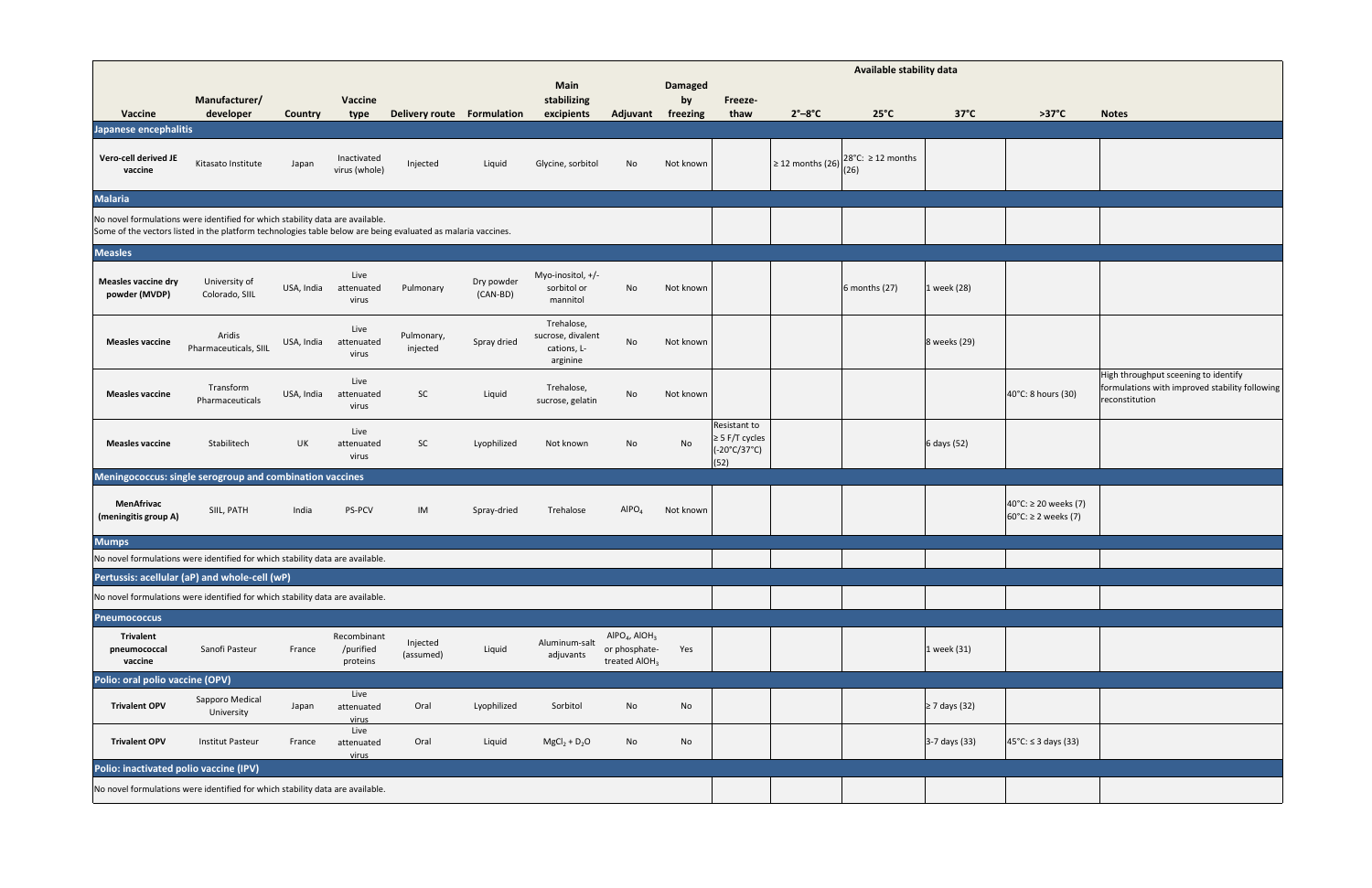|                                                                                                                   |                                              |                    |                                           |                            | <b>Available stability data</b> |                                                         |                         |                      |                |                                             |                  |                     |                                   |                                                                                                                  |
|-------------------------------------------------------------------------------------------------------------------|----------------------------------------------|--------------------|-------------------------------------------|----------------------------|---------------------------------|---------------------------------------------------------|-------------------------|----------------------|----------------|---------------------------------------------|------------------|---------------------|-----------------------------------|------------------------------------------------------------------------------------------------------------------|
|                                                                                                                   | Manufacturer/                                |                    | Vaccine                                   |                            |                                 | <b>Main</b><br>stabilizing                              |                         | <b>Damaged</b><br>by | <b>Freeze-</b> |                                             |                  |                     |                                   |                                                                                                                  |
| <b>Vaccine</b>                                                                                                    | developer                                    | <b>Country</b>     | type                                      | Delivery route Formulation |                                 | excipients                                              | Adjuvant                | freezing             | thaw           | $2^\circ - 8^\circ C$                       | $25^{\circ}$ C   | $37^{\circ}$ C      | $>37^{\circ}C$                    | <b>Notes</b>                                                                                                     |
| <b>Rabies</b>                                                                                                     |                                              |                    |                                           |                            |                                 |                                                         |                         |                      |                |                                             |                  |                     |                                   |                                                                                                                  |
| No novel formulations were identified for which stability data are available.                                     |                                              |                    |                                           |                            |                                 |                                                         |                         |                      |                |                                             |                  |                     |                                   |                                                                                                                  |
| Rotavirus                                                                                                         |                                              |                    |                                           |                            |                                 |                                                         |                         |                      |                |                                             |                  |                     |                                   |                                                                                                                  |
| <b>Bacillus subtilis spores</b><br>expressing VP6 (34)                                                            | <b>Tufts University</b>                      | Not known          | Recombinant<br>bacteria                   | IN or Oral                 | Lyophilized                     | None                                                    | Cholera toxin Not known |                      |                |                                             |                  |                     |                                   | Spores claimed to be heat stable; no data<br>available                                                           |
| <b>Rotavirus vaccine (35)</b>                                                                                     | Aridis<br>Pharmaceuticals,<br>Johns Hopkins  | <b>USA</b>         | Live<br>attenuated<br>virus               | Oral                       | Thin film                       | Not known                                               | <b>No</b>               | Not known            |                |                                             |                  |                     |                                   | Developed to be room temperature stable; no<br>data available                                                    |
| Rubella                                                                                                           |                                              |                    |                                           |                            |                                 |                                                         |                         |                      |                |                                             |                  |                     |                                   |                                                                                                                  |
| No novel formulations were identified for which stability data are available.                                     |                                              |                    |                                           |                            |                                 |                                                         |                         |                      |                |                                             |                  |                     |                                   |                                                                                                                  |
| <b>Shigella</b>                                                                                                   |                                              |                    |                                           |                            |                                 |                                                         |                         |                      |                |                                             |                  |                     |                                   |                                                                                                                  |
| <b>IpaD</b><br>(Shigella type III<br>secretion system,<br>TTSA)                                                   | University of Kansas                         | <b>USA</b>         | Recombinant<br>/purified<br>proteins      | Injected                   | Liquid                          | Sucrose, dextrose                                       | AIOH <sub>3</sub>       | Yes                  |                | $\geq$ 3 months (36)                        |                  |                     |                                   | Formulation composed of IpaD (Shigella) plus<br>four other TTSA proteins from other gram-<br>negative pathogens  |
| Prgl<br>(Salmonella type III<br>secretion system,<br>TTSA)                                                        | University of Kansas                         | <b>USA</b>         | Recombinant<br>/purified<br>proteins      | Injected                   | Liquid                          |                                                         |                         | Yes                  |                |                                             |                  |                     |                                   | Formulation composed of PrgI (Salmonella)<br>plus two other TTSA proteins from other gram-<br>negative pathogens |
| Tetanus toxoid                                                                                                    |                                              |                    |                                           |                            |                                 |                                                         |                         |                      |                |                                             |                  |                     |                                   |                                                                                                                  |
| <b>Tetanus toxoid</b><br><b>fragment C expressed</b><br>on B subtilis spores                                      | <b>Tufts University</b>                      | <b>USA</b>         | Recombinant<br>bacteria                   | IN, sublingual             | Lyophilized                     | None                                                    | No                      | No                   |                |                                             |                  |                     | $ 45^{\circ}$ C: ≥ 12 months (41) |                                                                                                                  |
| <b>Tetanus toxoid</b><br>bioneedeles                                                                              | <b>Netherlands Vaccine</b><br>Institute      | The<br>Netherlands | Recombinant<br>/purified<br>proteins      | IM                         | Lyophilized                     | Trehalose                                               | AlPO <sub>4</sub>       | No                   |                |                                             |                  | $\geq$ 3 weeks (42) | $ 60^{\circ}$ C: ≥ 1 week (42)    |                                                                                                                  |
| <b>Tuberculosis</b>                                                                                               |                                              |                    |                                           |                            |                                 |                                                         |                         |                      |                |                                             |                  |                     |                                   |                                                                                                                  |
| Some of the vectors listed in the platform technologies table below are being evaluated as tuberculosis vaccines. |                                              |                    |                                           |                            |                                 |                                                         |                         |                      |                |                                             |                  |                     |                                   |                                                                                                                  |
| <b>AERAS-422 rBCG</b>                                                                                             | Aeras                                        | <b>USA</b>         | Live<br>recombinant<br>bacterium<br>(BCG) | ID                         | Lyophilized                     | Mannitol,<br>trehalose,<br>sucrose, sodium<br>glutamate | <b>No</b>               | No                   |                |                                             |                  | 4 weeks $(37)$      |                                   |                                                                                                                  |
| AERAS-402/Crucell<br><b>Ad35</b>                                                                                  | Crucell, Aeras, CDC Netherlands,             | The<br><b>USA</b>  | Live virus<br>vector<br>(adenovirus)      | Pulmonary                  | Spray dried                     | Mannitol,<br>cyclodextrin,<br>trehalose,                | <b>No</b>               | Not known            |                | $\geq$ 12 months (38) $\geq$ 12 months (38) |                  | $\geq$ 5 weeks (38) |                                   |                                                                                                                  |
| <b>BCG microspheres</b>                                                                                           | Pharmaceutical<br>Research Center,<br>Tehran | Iran               | Live<br>attenuated<br>bacterium<br>(BCG)  | Oral                       | Liquid<br>(microspheres)        | Alginate                                                | No                      | Not known            |                | 5 weeks $(39)$                              |                  |                     |                                   |                                                                                                                  |
| <b>BCG microspheres</b>                                                                                           | <b>Harvard University</b>                    | <b>USA</b>         | Live<br>attenuated<br>bacterium<br>(BCG)  | Pulmonary                  | Spray dried                     | L-leucine                                               | No                      | Not known            |                | $4$ months $(40)$                           | $30$ days $(40)$ |                     |                                   |                                                                                                                  |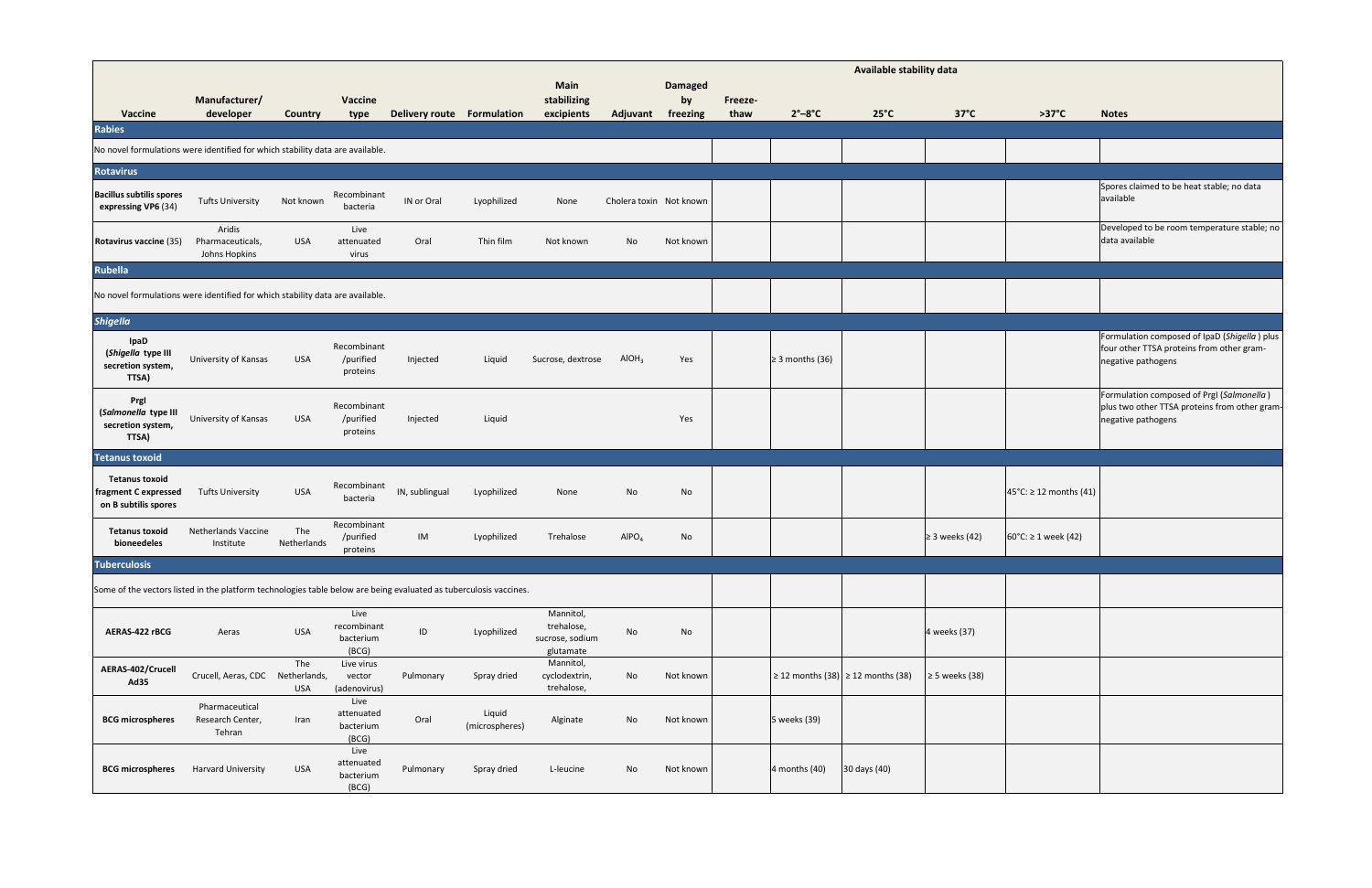|                                                            |                                                    |                |                                      |                |                    |                                              |                   |                                  |                                                |                                          | <b>Available stability data</b> |                                 |                                  |                                                                                                 |
|------------------------------------------------------------|----------------------------------------------------|----------------|--------------------------------------|----------------|--------------------|----------------------------------------------|-------------------|----------------------------------|------------------------------------------------|------------------------------------------|---------------------------------|---------------------------------|----------------------------------|-------------------------------------------------------------------------------------------------|
| Vaccine                                                    | Manufacturer/<br>developer                         | <b>Country</b> | <b>Vaccine</b><br>type               | Delivery route | <b>Formulation</b> | <b>Main</b><br>stabilizing<br>excipients     | Adjuvant          | <b>Damaged</b><br>by<br>freezing | <b>Freeze-</b><br>thaw                         | $2^\circ - 8^\circ C$                    | $25^{\circ}$ C                  | $37^{\circ}$ C                  | $>37^{\circ}C$                   | <b>Notes</b>                                                                                    |
| <b>Typhoid</b>                                             |                                                    |                |                                      |                |                    |                                              |                   |                                  |                                                |                                          |                                 |                                 |                                  |                                                                                                 |
| <b>Vi-CRM197</b>                                           | <b>Novartis Vaccines Inst</b><br>for Global Health | Italy          | <b>PS-PCV</b>                        | Injected       | Liquid             | None                                         | No                | Not known                        |                                                | $>$ 3 months (43)                        |                                 |                                 | $ 40^{\circ}$ C: > 8 weeks (43)  |                                                                                                 |
| Vi-Diphtheria toxoid<br>conjugate vaccine                  | IVI, NIH, Shantha                                  | <b>USA</b>     | <b>PS-PCV</b>                        | Injected       | Liquid             | None                                         | No                | <b>No</b>                        | <b>Resistant to</b><br>$20 F/T$ cycles<br>(44) |                                          | NOT stable at 5<br>weeks (44)   | NOT stable at 5<br>weeks $(44)$ |                                  |                                                                                                 |
| Prgl<br>(Salmonella type III<br>secretion system,<br>TTSA) | University of Kansas                               | <b>USA</b>     | Recombinant<br>/purified<br>proteins | Injected       | Liquid             | Sucrose, dextrose                            | AIOH <sub>3</sub> | Yes                              |                                                |                                          |                                 |                                 | $ 40^{\circ}$ C: < 6 months (57) | Formulation composed of PrgI (S<br>plus two other TTSA proteins fror<br>negative pathogens      |
| <b>Vivotif</b><br>(Ty21a)                                  | University of Kansas,<br>Aridis                    | <b>USA</b>     | Live<br>attenuated<br>bacterium      | Oral           | Foam dried         | Trehalose or<br>sucrose                      | <b>No</b>         | Not known                        |                                                |                                          |                                 | $\leq 4$ weeks (45)             |                                  |                                                                                                 |
| <b>Vivotif</b><br>(Ty21a)                                  | Aridis<br>Pharmaceuticals                          | <b>USA</b>     | Live<br>attenuated<br>bacterium      | Oral           | Foam dried         | Trehalose,<br>methionine,<br>gelatin         | No                | Not known                        |                                                |                                          | $ 12$ weeks $(46)$              | $\leq 4$ weeks (46)             |                                  | Stabiliers to increase "transition t<br>of Ty21a by 10°C identified, but r<br>studies conducted |
| <b>Yellow fever</b>                                        |                                                    |                |                                      |                |                    |                                              |                   |                                  |                                                |                                          |                                 |                                 |                                  |                                                                                                 |
| <b>XRX-001</b><br>(Inactivated YF<br>vaccine)              | Xcellerex                                          | <b>USA</b>     | Inactivated<br>virus                 | Injected       | Liquid             | Proprietary<br>stabilizers                   | AIOH <sub>3</sub> | Yes                              |                                                | $\geq 6$ months (47) $\geq 8$ weeks (47) |                                 |                                 |                                  |                                                                                                 |
| <b>YF vaccine</b><br>(cell-culture)                        | Biomanguinhos                                      | <b>Brazil</b>  | Live<br>attenuated<br>virus          | Injected       | Lyophilized        | Hydrolysed<br>gelatin, sugar,<br>amino acids | No                | <b>No</b>                        |                                                |                                          |                                 | $\geq$ 2 weeks (48)             |                                  |                                                                                                 |



| <b>Combination vaccines</b>         |                                                                                                        |                          |                                      |           |                                 |                                        |                                   |           |                         |                     |                      |                                                   |
|-------------------------------------|--------------------------------------------------------------------------------------------------------|--------------------------|--------------------------------------|-----------|---------------------------------|----------------------------------------|-----------------------------------|-----------|-------------------------|---------------------|----------------------|---------------------------------------------------|
|                                     | Combination vaccines containing diphteria and/or tetanus and/or pertussis, with/without other antigens |                          |                                      |           |                                 |                                        |                                   |           |                         |                     |                      |                                                   |
| Diphtheria tetanus                  | Xstal Bio, School of<br>Pharmacy, London                                                               | <b>UK</b>                | Recombinant<br>/purified<br>proteins | <b>IM</b> | Protein-coated<br>microcrystals | L-glutamine                            | $AIOH3$ or<br>AIPO <sub>A</sub>   | Not known |                         | $\geq$ 2 weeks (49) | 45 °C: ≥ 2 days (49) | Stablity at 37°C was the same as<br>stabilized DT |
| Infanrix (DTaP),<br>Daptacel (DTaP) | GSK,<br>Sanofi,<br><b>PATH</b>                                                                         | <b>Belgium</b><br>France | Recombinant<br>/purified<br>proteins | IM        | Liquid                          | Propylene glycol,<br>PEG 300, glycerol | AIOH <sub>3</sub><br>$A$ $P$ $O4$ | No        | Resistant to<br>F/T(49) |                     |                      |                                                   |
|                                     | Combination vaccines containing measles and/or mumps and/or rubella                                    |                          |                                      |           |                                 |                                        |                                   |           |                         |                     |                      |                                                   |
|                                     | No novel combination formulations identified which have stability data                                 |                          |                                      |           |                                 |                                        |                                   |           |                         |                     |                      |                                                   |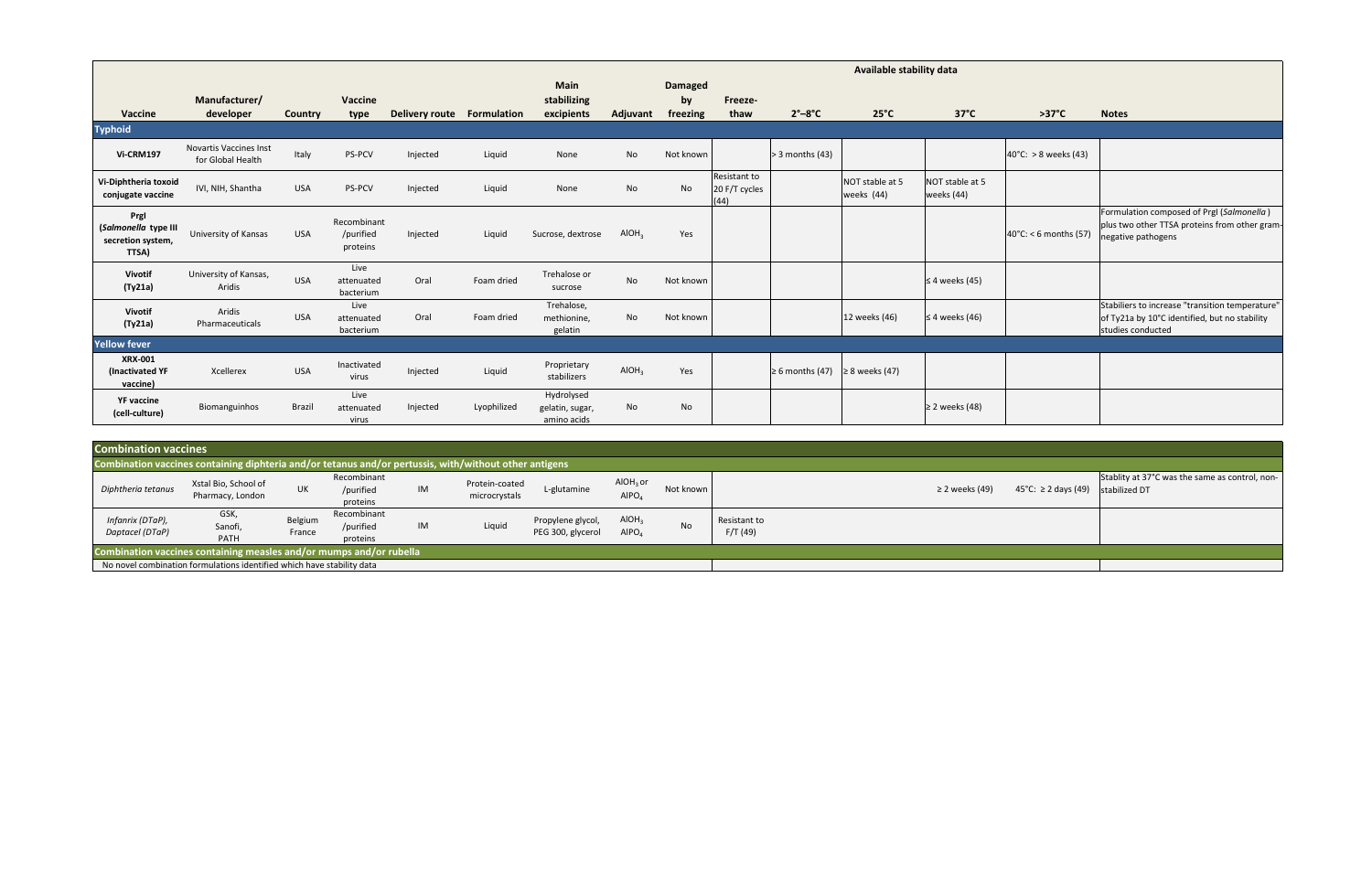# **Summary of stability data for investigational formulations of vaccines**

**Platform technologies and live vectors**

| <b>Platform technologies and live vectors</b>           |                                 |                                   |                                 |                             |                              |                                                     |           |                      |                                    |                                                        |                                 |                                      |                                      |                                                                                                     |
|---------------------------------------------------------|---------------------------------|-----------------------------------|---------------------------------|-----------------------------|------------------------------|-----------------------------------------------------|-----------|----------------------|------------------------------------|--------------------------------------------------------|---------------------------------|--------------------------------------|--------------------------------------|-----------------------------------------------------------------------------------------------------|
|                                                         |                                 |                                   |                                 |                             |                              |                                                     |           |                      |                                    |                                                        | <b>Available stability data</b> |                                      |                                      |                                                                                                     |
|                                                         | Manufacturer/                   |                                   | <b>Vaccine</b>                  |                             |                              | <b>Main</b><br>stabilizing                          |           | <b>Damaged</b><br>by | <b>Freeze-</b>                     |                                                        |                                 |                                      |                                      |                                                                                                     |
| <b>Vaccine</b>                                          | developer                       | <b>Country</b>                    | type                            | Delivery route              | Formulation                  | excipients                                          | Adjuvant  | freezing             | thaw                               | $2^\circ - 8^\circ C$                                  | $25^{\circ}$ C                  | $37^{\circ}$ C                       | $>37^{\circ}C$                       | <b>Notes</b>                                                                                        |
| <b>Adenovirus vectors</b>                               |                                 |                                   |                                 |                             |                              |                                                     |           |                      |                                    |                                                        |                                 |                                      |                                      |                                                                                                     |
| AERAS-402/Crucell<br><b>Ad35</b>                        | Crucell, Aeras, CDC             | The<br>Netherlands,<br><b>USA</b> | Live virus<br>vector            | Pulmonary                   | Spray dried                  | Mannitol,<br>cyclodextrin,<br>trehalose,<br>dextran | <b>No</b> | Not known            |                                    | $≥12$ months (38)                                      | $≥12$ months (38)               | $\geq$ 5 weeks (38)                  |                                      |                                                                                                     |
| <b>Adenovirus type 5</b><br>(Ad5)                       | NovaLabs, Oxford<br>University  | UK                                | Live virus<br>vector            | Injected                    | HydRIS<br>(Air/filter-dried) | Trehalose,<br>sucrose                               | <b>No</b> | Not known            |                                    |                                                        |                                 | $\geq$ 15 months (51)                | 45 °C: ≤ 6 months (51)               |                                                                                                     |
| <b>Adenovirus (subtype</b><br>not known)                | Stabilitech                     | UK                                | Live virus<br>vector            | Injected                    | Liquid and<br>lyophilized    | Not known                                           | <b>No</b> | Not known            |                                    | Liquid: $\geq 6$<br>months $(52)$                      |                                 | Lyophilized: $\geq$ 3<br>months (52) |                                      |                                                                                                     |
| <b>Adenovirus type 5</b><br>(Ad5)                       | University of Michigan          | <b>USA</b>                        | Live virus<br>vector            | Injected                    | Lyophilized                  | Sucrose,<br>trehalose,<br>sorbitol, gelatin         | <b>No</b> | <b>No</b>            | Resistant to<br>F/T damage<br>(58) | ≥ 150 days $(58)$                                      |                                 |                                      |                                      |                                                                                                     |
| <b>Adenovirus type 5</b><br>(Ad5)                       | University of Texas             | <b>USA</b>                        | Live virus<br>vector            | $\mathsf{IN}$               | Liquid                       | Mannitol,<br>sucrose, pluronic<br>F68               | <b>No</b> | No                   | Resistant to<br>F/T damage<br>(53) |                                                        | 9 days (53)                     |                                      |                                      |                                                                                                     |
| Ad5 (MRKAd5gag HIV)                                     | Merck                           | <b>USA</b>                        | Live virus<br>vector            | Injected                    | Liquid                       | Sucrose, ethanol,<br>histidine, EDTA                | No        | Not known            | Resistant to<br>F/T damage<br>(54) | $\geq$ 24 months<br>(data) (54)<br>7 years (est.) (54) | 13 days (54)                    |                                      |                                      |                                                                                                     |
| Vaccinia and other pox virus vectors                    |                                 |                                   |                                 |                             |                              |                                                     |           |                      |                                    |                                                        |                                 |                                      |                                      |                                                                                                     |
| <b>Recombinant MVA</b><br>(modified vaccinia<br>Ankara) | <b>Erasmus University</b>       | The<br>Netherlands                | Live virus<br>vector            | IM                          | Lyophilized                  | Not known                                           | <b>No</b> | No                   |                                    |                                                        |                                 | $\geq$ 4 weeks (25)                  |                                      |                                                                                                     |
| <b>Recombinant MVA</b><br>(modified vaccinia<br>Ankara) | NovaLabs, Oxford<br>University  | <b>UK</b>                         | Live virus<br>vector            | Injected                    | HydRIS<br>(Air/filter-dried) | Trehalose,<br>sucrose                               | <b>No</b> | No                   |                                    |                                                        |                                 | $\geq$ 12 months (51)                | $45^{\circ}$ C: $\leq 4$ months (51) |                                                                                                     |
| <b>Bacterial vectors</b>                                |                                 |                                   |                                 |                             |                              |                                                     |           |                      |                                    |                                                        |                                 |                                      |                                      |                                                                                                     |
| Salmonella typhi<br>(Ty21a)                             | University of Kansas,<br>Aridis | <b>USA</b>                        | Live<br>attenuated<br>bacterium | Oral                        | Foam dried                   | Trehalose or<br>sucrose                             | <b>No</b> | Not known            |                                    |                                                        |                                 | $\leq$ 4 weeks (45)                  |                                      |                                                                                                     |
| Salmonella typhi<br>(Ty21a)                             | Aridis<br>Pharmaceuticasls      | <b>USA</b>                        | Live<br>attenuated<br>bacterium | Oral                        | Foam dried                   | Trehalose,<br>methionine,<br>gelatin                | <b>No</b> | Not known            |                                    |                                                        | 12 weeks (46)                   | $\leq$ 4 weeks (46)                  |                                      | Stabiliers to increase 'transitio<br>of Ty21a by 10°C identified, bu<br>studies conducted           |
| <b>DNA vaccines</b>                                     |                                 |                                   |                                 |                             |                              |                                                     |           |                      |                                    |                                                        |                                 |                                      |                                      |                                                                                                     |
| <b>DermaVir</b>                                         | <b>Genetic Immunity</b>         | <b>USA</b>                        |                                 | Plasmid DNA Trans-cutaneous | Nanoparticles                | Mannitol                                            | <b>No</b> | Not known            |                                    | > 8 weeks (55)                                         |                                 | $\leq$ 3 weeks (55)                  |                                      |                                                                                                     |
| <b>Plasmid DNA</b>                                      | Vical Inc                       | <b>USA</b>                        | Plasmid DNA                     | IM                          | Lyophilized                  | Trehalose, PVP                                      | <b>No</b> | No                   |                                    |                                                        |                                 |                                      |                                      | No long term stability data pre<br>ability of excipients to protect<br>(Jyophilization process (50) |



## **As of May 9, 2012**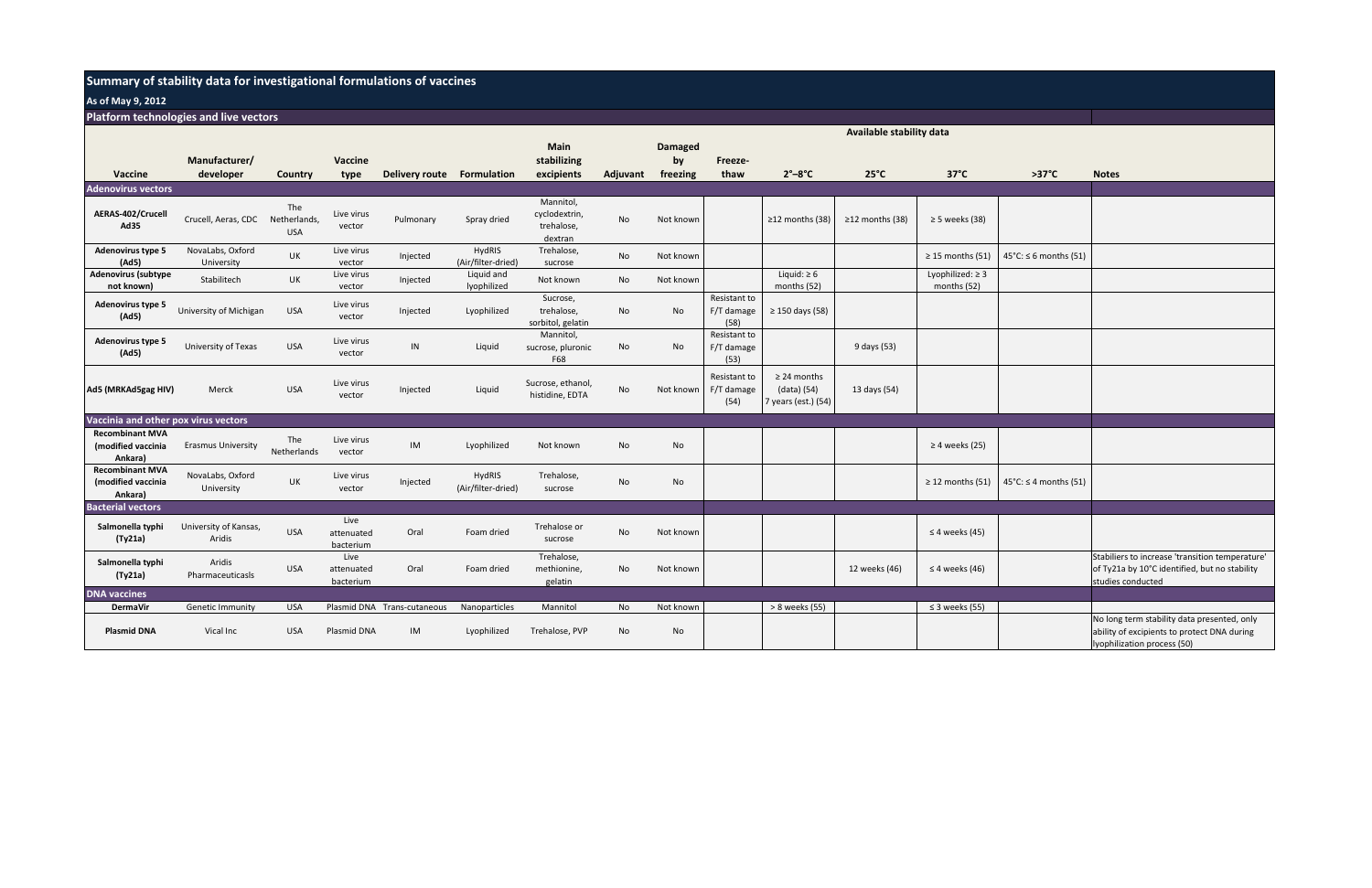|      |                                     | Summary of stability data for investigational formulations of vaccines                                                                                                                                                       |                                                                                                  |
|------|-------------------------------------|------------------------------------------------------------------------------------------------------------------------------------------------------------------------------------------------------------------------------|--------------------------------------------------------------------------------------------------|
|      | <b>References</b><br>Ano et al 2011 | A new oral vaccine candidate based on the microencapsulation by spray-drying of inactivated Vibrio                                                                                                                           | http://www.ncbi.nlm.nih.gov/pubmed/21683110                                                      |
| 12   | Talavera et al 2006                 | cholerae. Vaccine. 29(34):5758-5764.<br>Process development for a Cuban cholera vaccine based on the attenuated strain Vibrio cholerae 638.                                                                                  | http://www.ncbi.nlm.nih.gov/pubmed/16085342                                                      |
| 3    | Guy et al 2011                      | Vaccine. 24(18):3746-3749.<br>From research to phase III: preclinical, industrial and clinical development of the Sanofi Pasteur tetravalent http://www.ncbi.nlm.nih.gov/pubmed/21745521                                     |                                                                                                  |
| 14   | Wiggan et al 2011                   | dengue vaccine. Vaccine. 29(42):7229-7234.<br>Novel formulations enhance the thermal stability of live-attenuated flavivirus vaccines. Vaccine.                                                                              | http://www.ncbi.nlm.nih.gov/pubmed/21803103                                                      |
|      |                                     | 29(43):7456-7462.                                                                                                                                                                                                            |                                                                                                  |
| 15   | Lal et al 2012                      | Development of fast-dissolving tablets for oral immunization using a live attenuated enterotoxigenic<br>Escherichia coli as the vaccine (ACE 527) candidate. Manuscript in preparation.                                      |                                                                                                  |
| 16   | Look et al 2007                     | The Adjuvant Patch: A Universal Dose Sparing Approach for Pandemic and Conventional Vaccines.<br>BioPharm International.                                                                                                     | http://biopharminternational.findpharma.com/biopharm/arti<br>cle/articleDetail.jsp?id=444989     |
| 17   | Chen et al 2010                     | Thermostable formulations of a hepatitis B vaccine and a meningitis A polysaccharide conjugate vaccine<br>produced by a spray drying method. Vaccine. 28(31):5093-5039.                                                      | http://www.ncbi.nlm.nih.gov/pubmed/20478345                                                      |
| 18   | Jezek et al 2009                    | A heat-stable hepatitis B vaccine formulation. Human Vaccine. 5(8):529-535.                                                                                                                                                  | http://www.ncbi.nlm.nih.gov/pubmed/19556877                                                      |
| 19   | Braun et al 2009a                   | Characterization of a thermostable hepatitis B vaccine formulation. Vaccine. 27(34):4609-4614.                                                                                                                               | http://www.ncbi.nlm.nih.gov/pubmed/19523912                                                      |
|      | 10 Makidon et al 2008               | Pre-clinical evaluation of a novel nanoemulsion-based hepatitis B mucosal vaccine. PLoS One. 3(8):e2954.                                                                                                                     | http://www.ncbi.nlm.nih.gov/pubmed/18698426                                                      |
|      | 11 Chen et al 2011                  | Improving the reach of vaccines to low-resource regions, with a needle-free vaccine delivery device and<br>long-term thermostabilization. Journal of Controlled Release. 30;152(3):349-355.                                  | http://www.ncbi.nlm.nih.gov/pubmed/21371510                                                      |
|      | 12 Luke et al 2011                  | Thermostable tag (TST) protein expression system: engineering thermotolerant recombinant proteins and http://www.ncbi.nlm.nih.gov/pubmed/21168452<br>vaccines. Journal of Biotechnology. 10;151(3):242-250.                  |                                                                                                  |
|      | 13 Kim et al 2010                   | Formulation of microneedles coated with influenza virus-like particle vaccine. AAPS PharmSciTech.<br>11(3):1193-1201.                                                                                                        | http://www.ncbi.nlm.nih.gov/pubmed/20676947                                                      |
|      | 14 Hamouda et al 2010               | Efficacy, immunogenicity and stability of a novel intranasal nanoemulsion-adjuvanted influenza vaccine in http://www.ncbi.nlm.nih.gov/pubmed/20421727<br>a murine model. Human Vaccine. 6(7):585-594.                        |                                                                                                  |
|      | 15 de Jong et al 2007               | Inulin sugar glasses preserve the structural integrity and biological activity of influenza virosomes during<br>freeze-drying and storage. European Journal of Pharmaceutical Sciences. 32(1):33-44.                         | http://www.ncbi.nlm.nih.gov/pubmed/17628452                                                      |
|      | 16 Kammer et al 2007                | A new and versatile virosomal antigen delivery system to induce cellular and humoral immune responses.<br>Vaccine 25(41):7065-7074.                                                                                          | http://www.ncbi.nlm.nih.gov/pubmed/17766014                                                      |
| 117  | Garmise et al 2007                  | Novel dry powder preparations of whole inactivated influenza virus for nasal vaccination. AAPS<br>PharmSciTech. 8(4):E81.                                                                                                    | http://www.ncbi.nlm.nih.gov/pubmed/18181542                                                      |
|      | 18 Amorij et al 2007                | Rational design of an influenza subunit vaccine powder with sugar glass technology: preventing<br>conformational changes of haemagglutinin during freezing and freeze-drying. Vaccine. 25(35):6447-6457.                     | http://www.ncbi.nlm.nih.gov/pubmed/17673338                                                      |
|      | 19 Saluja et al 2010                | A comparison between spray drying and spray freeze drying to produce an influenza subunit vaccine<br>powder for inhalation. Journal of Controlled Release. 144(2):127-133.                                                   | http://www.ncbi.nlm.nih.gov/pubmed/20219608                                                      |
|      | 20 Maa et al 2004                   | Influenza vaccine powder formulation development: spray-freeze-drying and stability evaluation. Journal<br>of Pharmaceutical Science. 93(7):1912-1923.                                                                       | http://www.ncbi.nlm.nih.gov/pubmed/15176078                                                      |
|      | 21 Variation Biotechnologies        | Company website.                                                                                                                                                                                                             | http://www.vbivaccines.com/platforms-thermo.php                                                  |
|      | 22 Geeraedts et al 2010             | Preservation of the immunogenicity of dry-powder influenza H5N1 whole inactivated virus vaccine at<br>elevated storage temperatures. AAPS Journal. 2010 Jun;12(2):215-222.                                                   | http://www.ncbi.nlm.nih.gov/pubmed/20195930                                                      |
| 123. | Andrianov et al 2011                | PCPP-formulated H5N1 influenza vaccine displays improved stability and dose-sparing effect in lethal                                                                                                                         | http://www.ncbi.nlm.nih.gov/pubmed/20960569                                                      |
|      | 24 Vaxart                           | challenge studies. Journal of Pharmaceutical Science. 100: 1436-1443.<br>Company website.                                                                                                                                    | http://www.vaxart.com/files/vaxart_fact2011.pdf                                                  |
|      | 25 Rimmelzwaan et al 2009           | Candidate influenza vaccines based on recombinant modified vaccinia virus Ankara. Expert Review of                                                                                                                           | http://www.ncbi.nlm.nih.gov/pubmed/19348560                                                      |
|      | 26 Torinawa et al 2008              | Vaccines. 8(4):447-454.<br>Long-term stability of Vero cell-derived inactivated Japanese encephalitis vaccine prepared using serum-                                                                                          | http://www.ncbi.nlm.nih.gov/pubmed/18534722                                                      |
|      | 27 Rota 2011                        | free medium. Vaccine. 26(29-30):3680-3689.<br>Measles Vaccination: Alternative Delivery Methods.<br>Global measles and rubella management meeting, WHO 2011.                                                                 | http://www.measlesinitiative.org/mi-<br>files/Tools/Presentations/Global%20Measles%20Management  |
|      | 28 Burger et al 2008                | Stabilizing formulations for inhalable powders of live-attenuated measles virus vaccine. J Aerosol Med                                                                                                                       | %20Meeting%202011/ROTA_Measles%20Vaccination.pptx<br>http://www.ncbi.nlm.nih.gov/pubmed/18518829 |
|      | 29 Ohtake et al 2010                | Pulm Drug Deliv . 21(1):25-34.<br>Heat-stable measles vaccine produced by spray drying. Vaccine. 28(5):1275-1284.                                                                                                            | http://www.ncbi.nlm.nih.gov/pubmed/19944152                                                      |
|      | 30 Schlehuber et al 2011            | Towards ambient temperature-stable vaccines: the identification of thermally stabilizing liquid<br>formulations for measles virus using an innovative high-throughput infectivity assay. Vaccine. 29(31):5031-               | http://www.ncbi.nlm.nih.gov/pubmed/21616113                                                      |
|      | 31 Ljutic et al 2012                | 5039.<br>Formulation, stability and immunogenicity of a trivalent pneumococcal protein vaccine formulated with                                                                                                               | http://www.ncbi.nlm.nih.gov/pubmed/22381074                                                      |
|      | 32 Shiomi et al 2003                | aluminum salt adjuvants. Vaccine. 30(19):2981-2988.<br>Heat stability of the lyophilized Sabin poliovaccine. Jpn J Infect Dis. 56(2):70-27.                                                                                  | http://www.ncbi.nlm.nih.gov/pubmed/12824691                                                      |
|      | 33 Crainic et al 1996               | The replacement of water with deuterium oxide significantly improves the thermal stability of the oral                                                                                                                       | http://www.ncbi.nlm.nih.gov/pubmed/8854013                                                       |
|      | 34 Lee et al 2010a                  | poliovirus vaccine. Dev Biol Stand. 87:161-166.<br>Development of a Bacillus subtilis-based rotavirus vaccine. Clin Vaccine Immunol . 17(11):1647-1655.                                                                      | http://www.ncbi.nlm.nih.gov/pubmed/20810679                                                      |
|      | 35 Johns Hopkins University         | Press release.                                                                                                                                                                                                               | http://www.jhu.edu/news/home07/may07/rotaviru.html                                               |
|      | 36 Markham et al 2010               |                                                                                                                                                                                                                              |                                                                                                  |
|      |                                     | Formulation and immunogenicity of a potential multivalent type III secretion system-based protein<br>vaccine. J Pharm Sci. 99(11):4497-4509.                                                                                 | http://www.ncbi.nlm.nih.gov/pubmed/20845449                                                      |
|      | 37 Jin et al 2011                   | Improved formulation and Iyophilization cycle for rBCG vaccine. Vaccine. 29(29-30):4848-4852.                                                                                                                                | http://www.ncbi.nlm.nih.gov/pubmed/21549782                                                      |
|      | 38 Jin et al 2010                   | Stabilizing formulations for inhalable powders of an adenovirus 35-vectored tuberculosis (TB) vaccine<br>(AERAS-402). Vaccin e. 28(27):4369-4375.                                                                            | http://www.ncbi.nlm.nih.gov/pubmed/20444437                                                      |
|      | 39 Dobakhti et al 2006              | Stabilizing effects of calcium alginate microspheres on Mycobacterium bovis BCG intended for oral<br>vaccination. Journal of Microencapsulation. 23(8):844-854.                                                              | http://www.ncbi.nlm.nih.gov/pubmed/17390626                                                      |
|      | 40 Wong et al 2007                  | Drying a tuberculosis vaccine without freezing. Proc Natl Acad Sci U S A . 104(8):2591-2595.                                                                                                                                 | http://www.ncbi.nlm.nih.gov/pubmed/17299039                                                      |
|      | 41 Lee et al 2010b                  | Efficacy, heat stability and safety of intranasally administered Bacillus subtilis spore or vegetative cell<br>vaccines expressing tetanus toxin fragment C. Vaccine . 28(41):6658-6665.                                     | http://www.ncbi.nlm.nih.gov/pubmed/20709005                                                      |
|      | 42 Hirschberg et al 2008            | Bioneedles as vaccine carriers. Vaccine. 26(19):2389-2397.                                                                                                                                                                   | http://www.ncbi.nlm.nih.gov/pubmed/18406021                                                      |
|      | 43 Martin 2010                      | Production, characterization and Phase 1 testing of Vi conjugated to CRM197. Presentation at ASTMH<br>meeting, 2010.                                                                                                         | http://www.sabin.org/files/uploads/pdfs/Martin,%20L.pdf                                          |
|      | 44 Cui et al 2010                   | Physical and chemical characterization and immunologic properties of Salmonella enterica serovar typhi<br>capsular polysaccharide-diphtheria toxoid conjugates. Clin Vaccine Immunol . 17(1):73-79.                          | http://www.ncbi.nlm.nih.gov/pubmed/19889941                                                      |
|      | 45 Zeng et al 2009                  | Towards development of stable formulations of a live attenuated bacterial vaccine: a preformulation study http://www.ncbi.nlm.nih.gov/pubmed/19221516<br>facilitated by a biophysical approach. Human Vaccine. 5(5):322-331. |                                                                                                  |
|      | 46 Ohtake et al 2011                | Room temperature stabilization of oral, live attenuated Salmonella enterica serovar Typhi-vectored<br>vaccines. Vaccine. 29(15):2761-2771.                                                                                   | http://www.ncbi.nlm.nih.gov/pubmed/21300096                                                      |